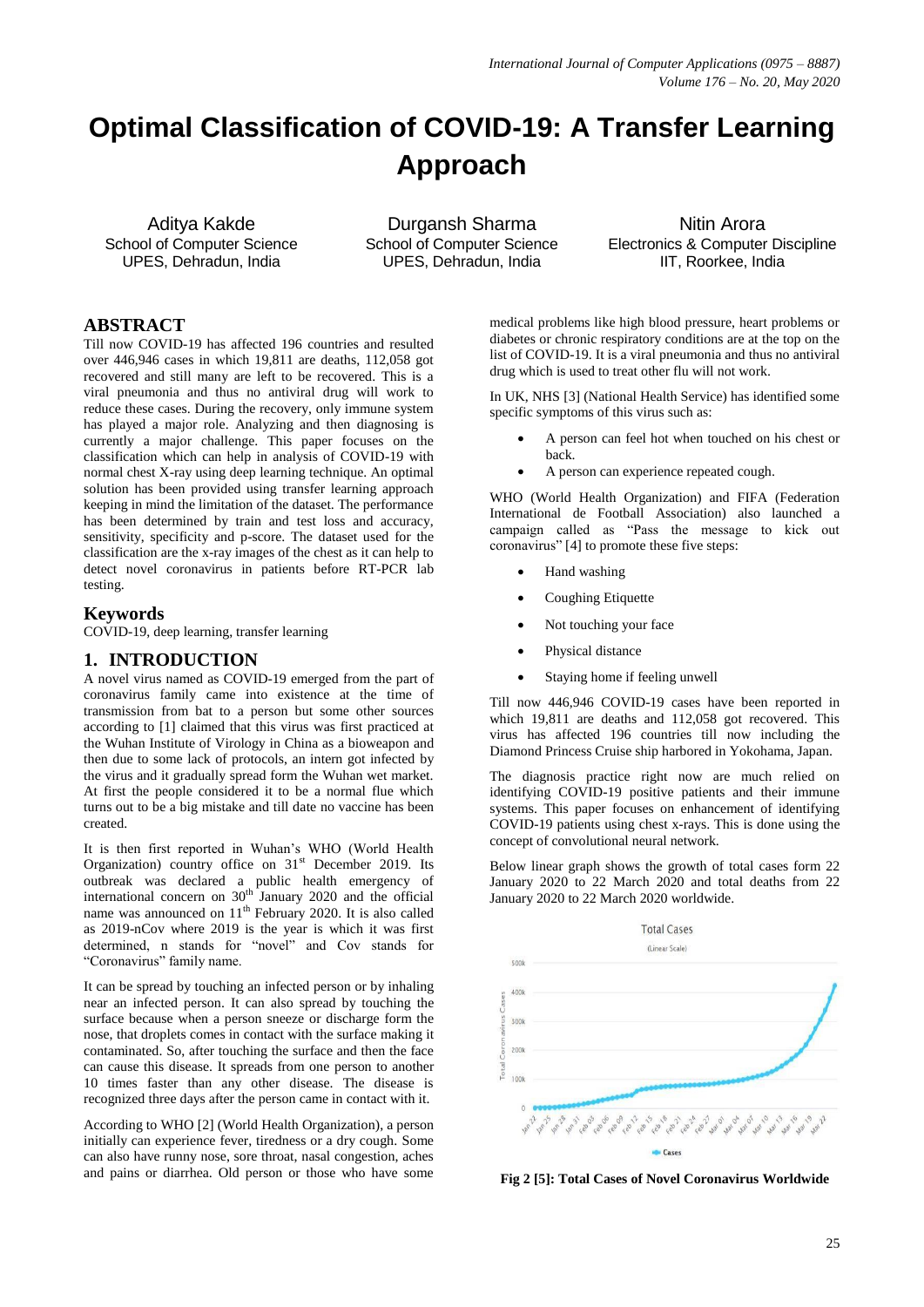

**Fig 3 [6]: Total deaths due to novel coronavirus worldwide**

From the total cases, active and closed cases details can be seen in the below table.

| Table 1 [7]: Details of active cases which totals to 315,077 |
|--------------------------------------------------------------|
|--------------------------------------------------------------|

| <b>Condition</b>              | Number of active cases |
|-------------------------------|------------------------|
| Mild Condition                | 301.502                |
| Serious or critical condition | 13.575                 |

**Table 2 [7]: Details of closed cases which totals to 131,869**

| <b>Condition</b>              | Number of active cases |
|-------------------------------|------------------------|
| Mild Condition                | 301,502                |
| Serious or critical condition | 13.575                 |

The statistics provided above is till 25<sup>th</sup> March 2020.

## **2. RELATED WORK**

Alex Krizhevsky et al.[8] presented a paper on ImageNet Classification with Deep Convolutional Neural Networks in which they proposed a novel architecture consisting of convolutional layers, dropout function, local response normalization and fully connected layers. A 224x224x3 dimension image is taken as an input. The first convolutional layer has a filter size of 11x11x3 with 96 kernels means 96 number of filters and a strides of 4 pixels. The second convolutional layer used 156 kernels of size 5x5x48. The first two convolutional layers are stacked with an alternate arrangement of max pooling and local response normalization. The third, fourth and fifth convolutional layer are arranged one after the other where third convolutional layer have 384 kernels of size 3x3x256, the fourth convolutional layer has 384 kernels of size 3x3x192 and the fifth convolutional layer has 256 kernels of size 3x3x192. There are 2 fully connected layer for the classification tasks which consists of 4096 neurons. This architecture when tested on ILSVRC-2010 test set, achieved the least top-1 error rate of 37.5% and top-5 error rate of 17.0%. The CNNs described in this paper is tested on ILSVRC-2012 dataset where 7 CNNs achieved the least top-5 errors of 15.3%. Also when the architecture tested on ImageNet dataset, achieved the least top-1 error of 67.4% and top-5 error of 40.9%.

Jiuxiang Gu et al.[9] presented a paper on Recent Advances in Convolutional Neural Networks in which a briefy description about convolutional neural network involving layer design, activation function, loss function, regularization, optimization and fast computation has been described. After the success of Alexnet, further networks based on the similar concepts that

are ZFNet, VGGNet, GoogleNet and ResNet are also described. Some improvements regarding CNN are also mentioned which are Tiled Convolution, Transposed Convolution, Dilated Convolution, Network in Network and Inception Model. Further different categories which lies under pooling layer were also explained that are Lp pooling, Mixed pooling, Stochastic Pooling, Spectral Pooling, Spatial Pyramid Pooling and Multi-scale Order less Pooling. Different types of activation functions which are ReLU, Leaky ReLU, Parametric ReLU, Randomized ReLU, ELU, Maxout and Probout were explained followed by different types of loss functions that are Hinge loss, Softmax loss, Contrastive loss, Triplet loss and Kullback-Leibler Divergence. Different types of regularization techniques are also discussed that are lp-norm regularization, Dropout and DropConnect. In the domain of optimization, a brief description of Data Augmentation, Weight Initialization, Shochastic Gradient Descent, Batch Normalization and Shortcut Connections were given. Fast processing of CNNs and its applications were discussed at the last in this paper.

Sergey Ioffe et al.[10] presented a paper on Batch Normalization: Accelerating Deep Network Training by Reducing Internal Covariate shift in which a novel method named batch normalization was proposed. It was also seen that sometimes it cuts as a regularizer, thus eliminating the need of dropout. It was also found that there is no need of local response normalization. When tested on LSVRC-2012 data, BN-x30 mean batch normalization with initial learning rate of 0.045 achieved the highest accuracy of 74.8%. Further a comparison of Batch Normalization Inception or BN-Inception is done with different state of the art results where BN-Inception ensemble achieved the least top-1 error of 20.1% and top-5 error of 4.9%.

Djork-Arne Clevert et al.[11] presented a paper on Fast and Accurate Deep Network Learning by Exponential Linear Unit (ELUs) where a new activation function was proposed. The proposed activation function is compared with other activation functions that are ReLU and Leaky ReLU on MNIST dataset where it was seen that ELU lines are average over five runs. Further seep auto encoders with ELU was trained and tested on MNIST dataset with different activation and learning rates where it was seen that ELU results are medians over several runs. Also a comparison of ELU with ReLU, SReLU and ReLU having batch normalization and without it was performed. It was seen that the ELU outperforms ReLU with batch normalization when tested on CIFAR-10 and CIFAR-100 dataset. The average test error achieved by ELU was 28.75(+-0.24%). Comparison with other state of the art networks were done on CIFAR-10 and CIFAR-100 dataset in which ELU-Network achieved the least test loss of 24.28% on CIFAR-100 dataset whereas Fract. Max-Pool achieved the least test loss of 4.50% on CIFAR-10 dataset. Final test was conducted on ImageNet dataset where ELU achieved 20% top-5 error at 160K iterations whereas ReLU took around 200K iterations to reach at this loss rate.

# **3. METHODOLOGY**

Transfer learning in the ability to apply some knowledge on the given task with the help of memory gained while learning similar task. Suppose that, if a person has learned how to ride a bicycle, then he/she can apply that knowledge to ride a bike as these two tasks are somewhat similar or it is the idea of overcoming the isolated learning paradigm and utilizing knowledge acquired for one task to solve related problem. In the domain of deep learning, transfer learning is adding newly learned data into pertrained weights. Basically, it is the feature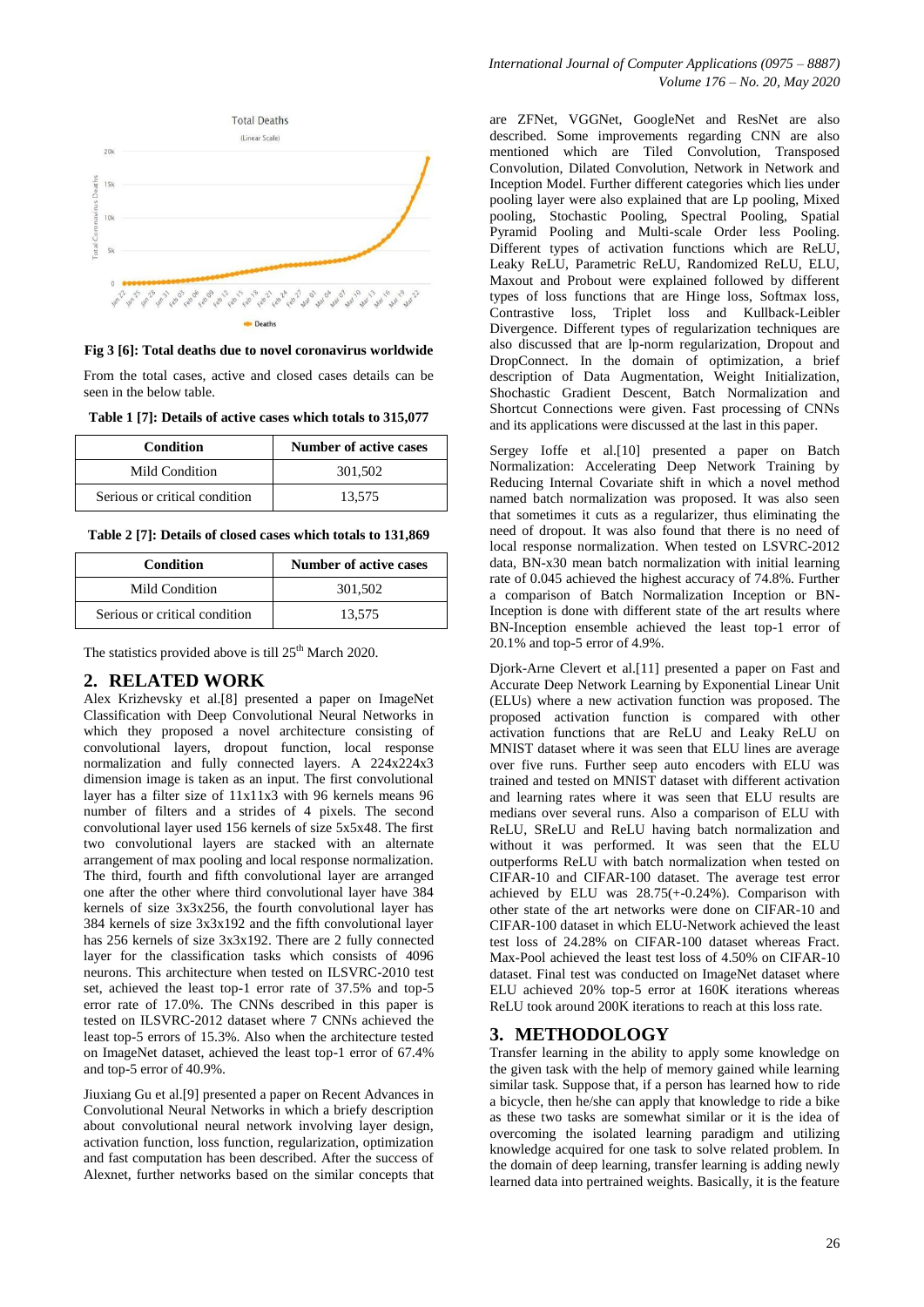addition of new dataset into existing dataset. It is usually performed when dealing with small dataset. In NIPS 2016, a tutorial was given by Andrew Ng in which he said, "After supervised learning, transfer learning will be the next driver of ML commercial use". This paper also used transfer learning approach and performed optimization in the network to achieve better results.

In this paper, The network architecture used to perform classification with transfer learning is NASNet[13] Large where large signifies dense architecture and ImageNet weights has been used as it has achieved top-1 accuracy of 0.825 and top-5 accuracy of 0.960 which is maximum when compared to Xception[14], VGG16[15], VGG19[15], ResNet50[16], ResNet101[16], ResNet152[16], ResNet50V2[16], ResNet101V2[16], ResNet152V2[16], InceptionV3[17], InceptionResNetV2[17], MobileNet[18], MobileNetV2[18], DenseNet121[19], DenseNet169[19], DenseNet201[19] and NASNetMobile[13].

NASNet also used the concept of convolutional neural network for feature extraction. The word convolutional means that the dot product of the values in the filters with the values of the input image. When dealing with 3-dimensional image, the depth of the filter should always be equal to the depth of the input volume. , the convolutional layer scans the complete image and extract the most important features of it. Then before getting into the pooling layer, it first passes through the activation function. The convolutional layer also consists of other parameters that are number of filters, strides and padding where strides means the distance between the input image and the convolutional layer or also it can be said as the length of receptive field and the padding is divided into subcategories which are called as valid and same. The padding means to have the same dimensions for both input and output. The valid means that there is no padding and same means we are applying some padding. The pooling which is used in this network is used for down sampling so that the dimensions of the input image can be reduced and then it can be easily feed into the fully connected layers for the classification task. It also consists pairs of reduction cell and normal cells where reduction cell means those cells which return a feature map whose height and width is reduced by a factor by 2 and normal cells means those cells which returns a feature map of same dimension.

#### **3.1 Batch Normalization**

Batch Normalization is the normalization of output of hidden layer. It is used to reduce the dependency of one hidden layer over the other hidden layer. This means that it gains an ability to learn some of the features of the input by itself. Batch Normalization consists of two parameters that are Beta (β) and Gamma  $(\gamma)$  which are learned by the network. This helps the network to keep mean and variance fixed so that the hidden layers become somewhat independent for feature learning. It sometimes acts as a regularizer as mentioned by Sergey Ioffe et al.[10] and thus when using batch normalization, there is no need of using dropout function. Thus batch normalization solves the problem of vanishing gradient.

$$
\mu_{\beta} \leftarrow \frac{1}{m} \sum_{i=1}^{m} x_i \tag{1}
$$

$$
\sigma_{\beta}^2 \leftarrow \frac{1}{m} \sum_{i=1}^m (x_i - \mu_{\beta})^2 \tag{2}
$$

$$
x_i \leftarrow \frac{x_i - \mu_\beta}{\sqrt{\sigma_\beta^2 + \epsilon}} \tag{3}
$$

$$
y_i \leftarrow \gamma x_i + \beta \equiv BN_{\gamma,\beta}(x_i) \tag{4}
$$

# **3.2 Exponential Linear Unit**

The Exponential Linear Unit can also be called as ELU and was first proposed by Djork-Arne Clevert et al.[11] and is given by:

$$
elu(x) = \begin{cases} \alpha(e^x - 1), x < 0\\ x, x \ge 0 \end{cases} \tag{5}
$$

Its gradient is given by:

$$
\frac{d \operatorname{elu}(x)}{dx} = \alpha (e^x - 1) + \alpha \tag{6}
$$

For positive value of x it acts as ReLU but unlike ReLU, it also takes negative inputs. In ReLU, for positive values the gradient becomes 1 but for negative part, the gradient automatically converts to 0 thus results in slow learning and sometimes the gradient does not even activate thus causes dead neurons. But in ELU, it saturates in the negative part of the domain. Because of this, the mean activation comes closer to 0. When compared for the positive inputs, in ELU the positive input saturates much faster than ReLU making it more efficient for mapping complex data.

## **3.3 Experimental Setup**

NASNet Large architecture is used to conduct transfer learning. The cells are not predefined, instead they are searched by reinforcement learning search method.



**Fig 4: NASNet Large architecture with new additional layers. Here FC means fully connected layers and BN means Batch Normalization**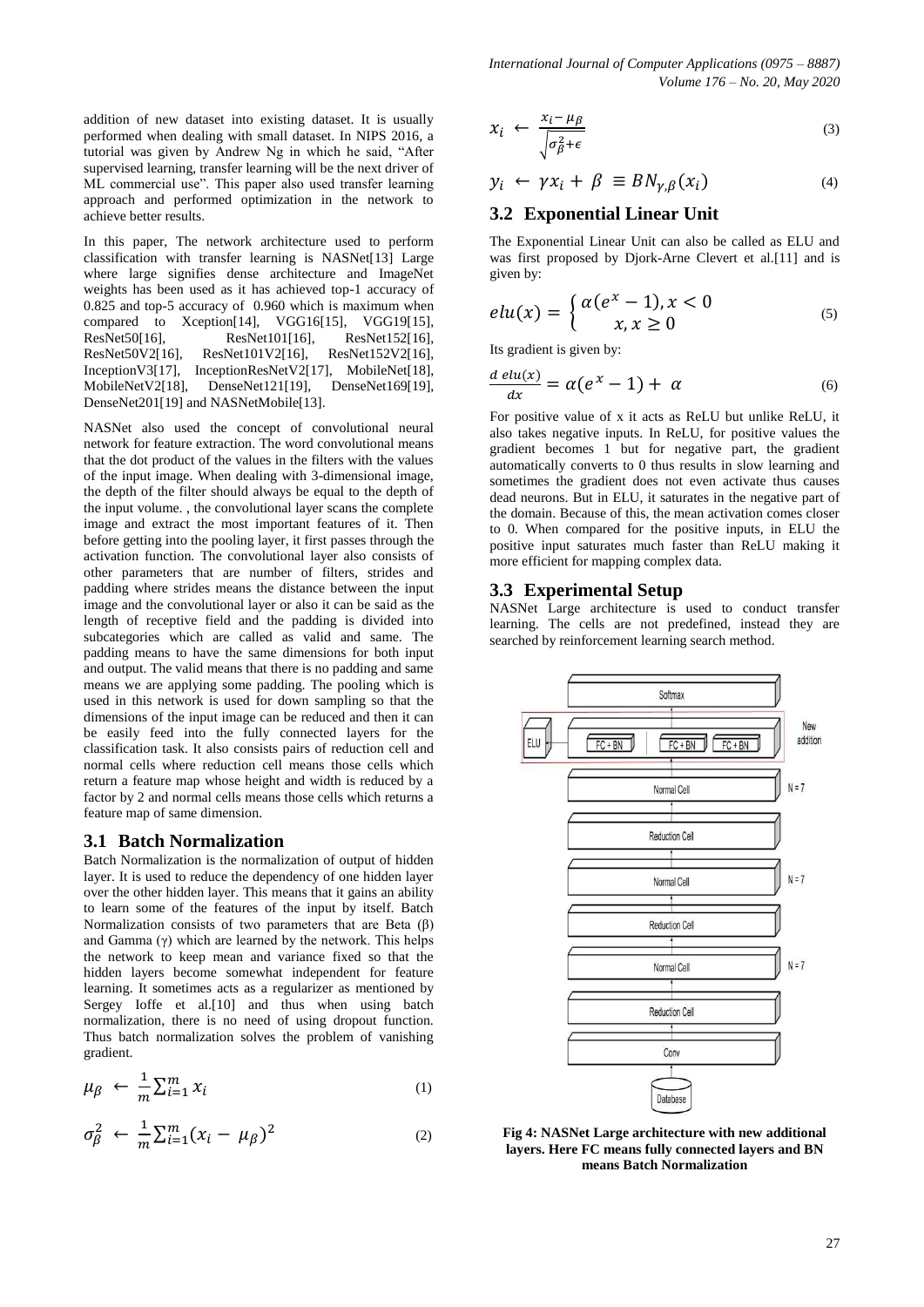For the classification task, two and three [12] fully connected layers are added at last which can be seen in the above diagram. The first fully connected layers consist of 32 number of filters with ELU activation function, second fully connected layer consists of 64 number of filters and third fully connected layer consist of 128 number of filters with ELU activation function. The fully connected layers are followed batch normalization after each layer to reduce the problem and vanishing gradient and it also reduces some amount of over fitting because according to the authors [10], being an optimizer, it also act as a regularizer. Thus, it forms a tree like structure to reduce the complexity. In the figure,  $N = 7$ signifies the number of cells repeated. 7 is chosen because as per the paper by Barret Zoph et al.[13], N with 7 has achieved state of the art error rate of 2.40% and ImageNet pretrained weights are used to conduct transfer learning. The experiment was conducted on Nvidia GEFORECE GTX 1050 GPU based machine consisting of 4GB of RAM and Intel core i5 processer.

## **3.4 Performance Metrics**

The Performance metrics tells how good our model is working or how better it achieved its target. It yields cleared quantities defined in range and also provides a space for improvement. Overall, it is a basic of achieving a particular target. Some of the performance metrics which are used to evaluate a model which are specially based on the classification of biometric data are sensitivity, specificity and p-score.

#### *3.4.1 Sensitivity*

Sensitivity means true positive rate. It is one of a performance metric which identifies the portion of actual positives. It means from all the people, it is used to identify how many of them have disease. Thus in our paper, it gives the percentage that how many people are correctly predicted that they are suffering from COVID-19 disease. It is given as:

$$
Sensitivity = \frac{True\ Positives}{True\ Positives + False\ Negatives} (7)
$$

#### *3.4.2 Specificity*

It is another part of performance metric which is used to identify the correctly predicted negative portion. Means, it tells us that out of total predicted people, how many of them are not suffering from COVID-19 diseases. It can be given as:

$$
Specificity = \frac{True\ Negatives}{True\ Negatives + False\ Positives}
$$
  
3.4.3 P-score

P-score can also be called as Physionet score. It is used to calculate the average of sensitivity and specificity of the model. The performance through p-score is identified by reviewing the value of p-score nearer to 1. Closer the value of

p-score to 1, better will be our model. It can be given as:

$$
P-score = \frac{Sensitivity+Specificity}{2}
$$
 (9)

# **4. RESULTS AND DISCUSSION**

## **4.1 Dataset**

For the proposed approach, the dataset is referred from [20] and [21]. First part of the dataset consists of 69 images of chest x-ray infected with COVID-19 and other part of the dataset consists of 25 normal chest x-ray images. Both images comes under the category of multispectral images means those images whose features lies beyond visible spectrum. Thus the

proposed approach fit very well in this dataset as the features will be more than the usual.



#### **Fig 5: Left side of the picture is the infected chest x-ray with COVID-19 and right side in the normal chest x-ray.**

The images of COVID-19 are extracted through the given Meta data consisting of:

- Patient Id
- Offset
- Sex
- Age
- Finding
- Survival
- View
- Modality
- Date
- Location
- Filename
- DOI
- URL
- License
- Clinical notes
- Other notes

The original dimension of the images are around 1000 x 1000 which are then converted to 224 x 224 to reduce the preprocessing time. For training and testing part, the dataset is divided into 80% and 20%, means 80% of the data is used for training and 20% is used for testing.

#### **4.2 Experimental Results**

The networks were trained up to 30 epochs at 0.001 learning rate and for the optimization, Adam optimizer is used. The results can be seen in the below table.

**Table 3: Performance result on the basis of accuracy, sensitivity, specificity and p-score**

| Model      | <b>Train L</b> | Train A | <b>Test L</b> | <b>Test A</b> |
|------------|----------------|---------|---------------|---------------|
| NASNet+2FC | 0.0011         | 1.0000  | 0.0477        | 0.9474        |
| NASNet+3FC | 0.0011         | 1.0000  | 0.0514        | 0.9474        |

NASNet + 2FC means in the original architecture, additions of two fully connected layers and 3FC means three fully connected layers. In Train and Test L, L means loss and in Train and Test A, A means accuracy. Further analysis were also made on the basis of sensitivity, specificity and p-score. In this it can be seen that test loss of NASNet+2FC is lower than the NASNet+3FC and the other parameter values are same.

#### **Table 4: Performance result on the basis of sensitivity,**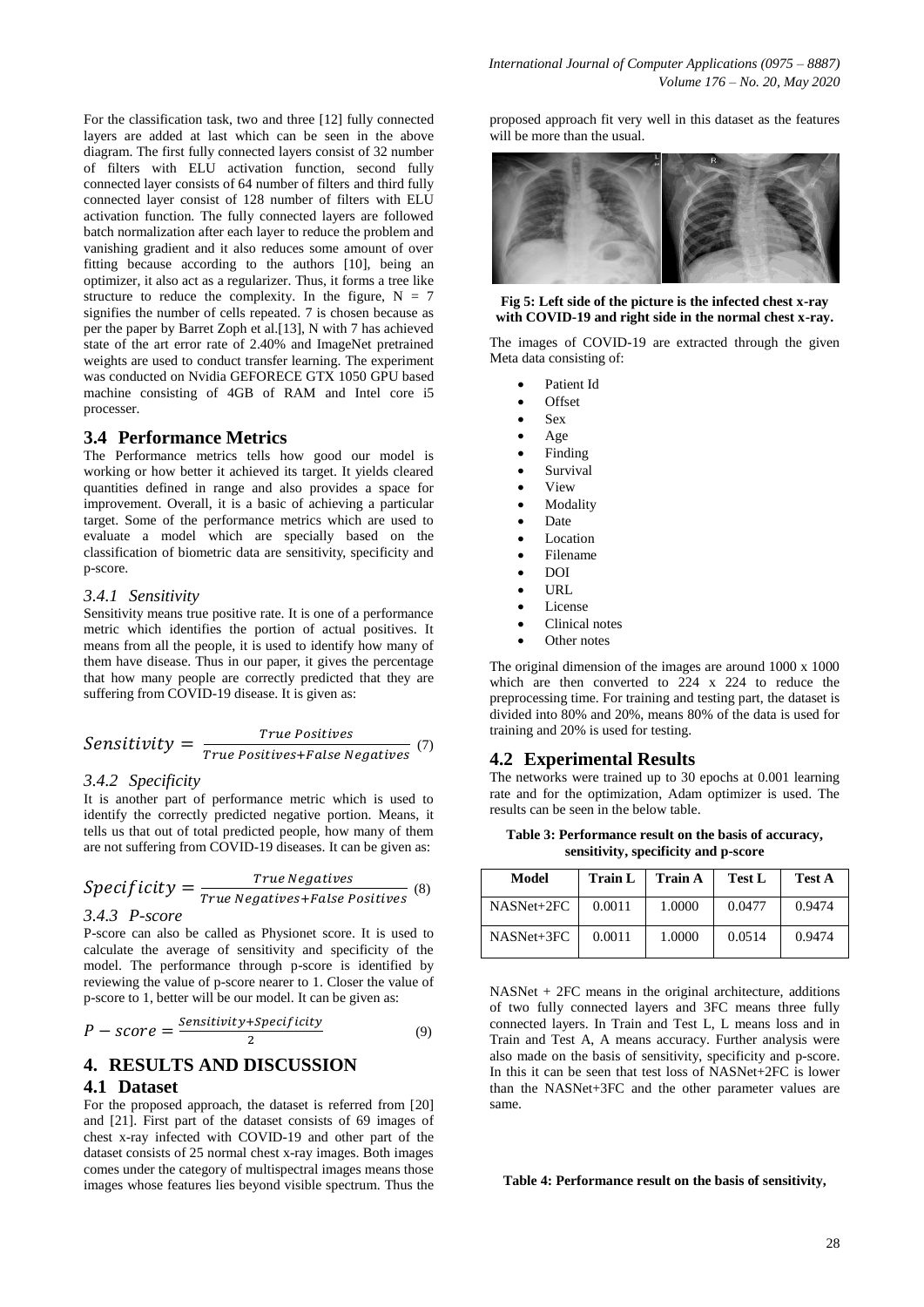*International Journal of Computer Applications (0975 – 8887) Volume 176 – No. 20, May 2020*

**specificity and p-score**

| Model             | <b>Sensitivity</b> | <b>Specificity</b> | P-score |
|-------------------|--------------------|--------------------|---------|
| $NASNet +$<br>2FC | 0.9826             | 1.0000             | 0.9643  |

In the above table, it can be seen that NASNet+2FC and better specificity but less sensitivity than NASNet+3FC, but the pscore for NASNet+2FC is higher than NASNet+3FC.<br>Training and Testing Loss and Accuracy on COVID-19 Dataset





**Fig 6: Training and testing loss and accuracy of two fully connected layer where red line shows train loss, blue line shows test loss, purple line shows train accuracy and brown line shows test accuracy**



**Fig 7: Training and testing loss and accuracy of three fully connected layer where red line shows train loss, blue line shows test loss, purple line shows train accuracy and brown line shows test accuracy**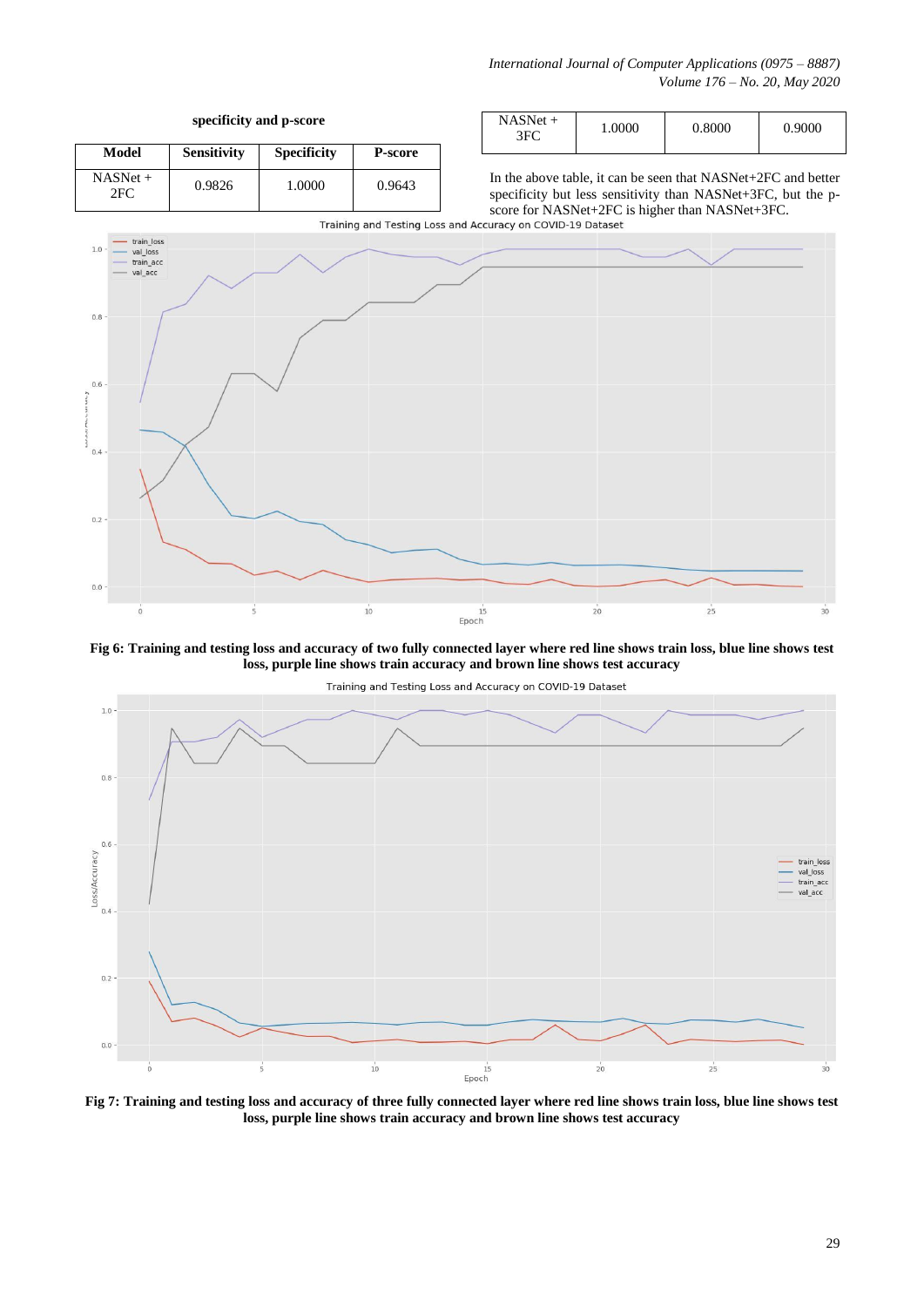*International Journal of Computer Applications (0975 – 8887) Volume 176 – No. 20, May 2020*



**Fig 8: Heat map of confusion matrix of two fully connected layers acquired from the proposed approach. The x-axis shows the predicted labels and y-axis shows the actual labels**



**Fig 9: Heat map of confusion matrix of three fully connected layers acquired from the proposed approach. The x-axis shows the predicted labels and y-axis shows the actual labels**